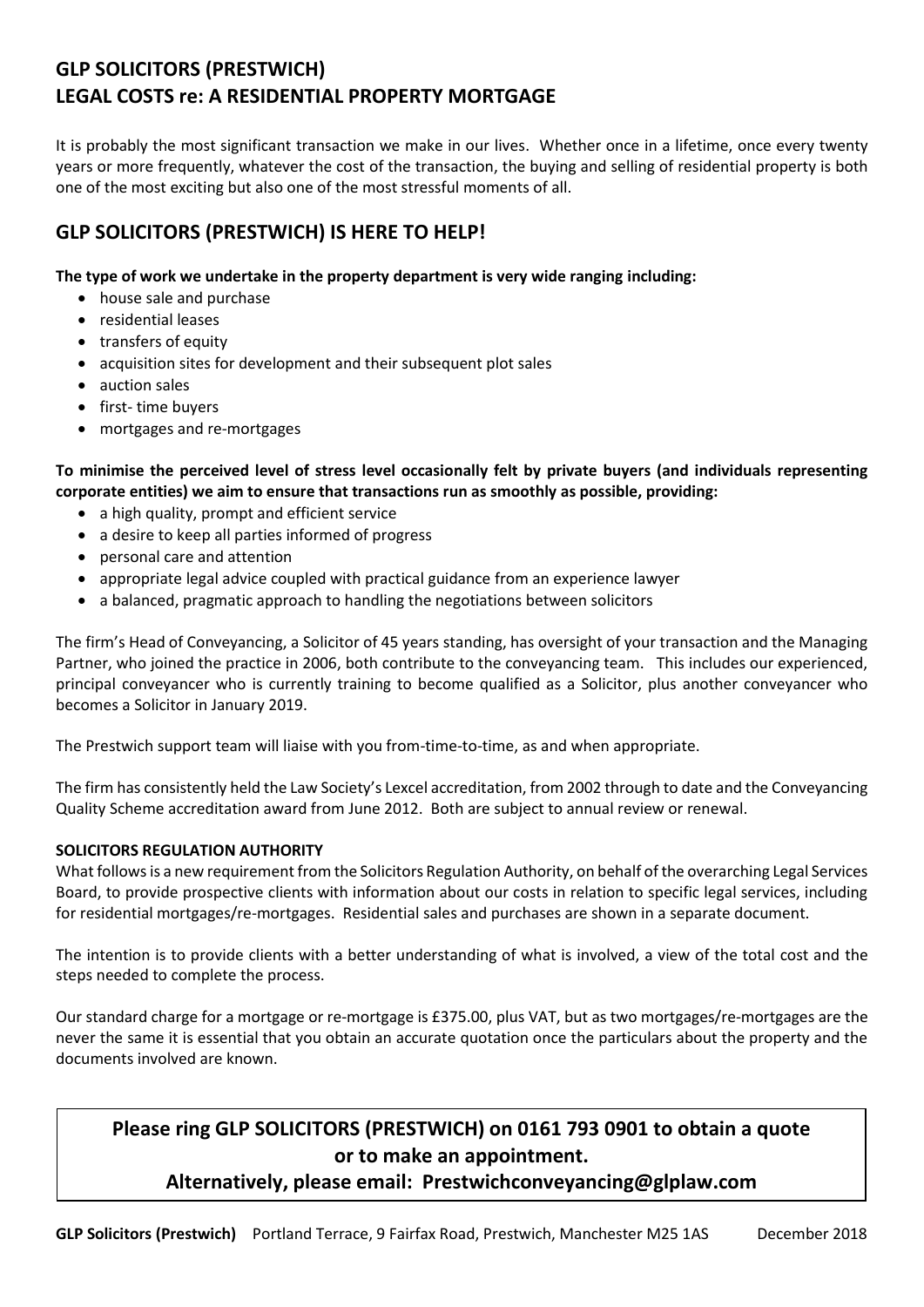## **GLP SOLICITORS (PRESTWICH) MORTGAGE/RE-MORTGAGE OF A RESIDENTIAL PROPERTY**

This is a brief outlines of the various aspects of the work involved in dealing with your mortgage:

#### **STANDARD PROCEDURES :**

- obtaining Title to the property from the Land Registry, and other supporting papers and reviewing these documents, once received
- raising searches (if required by the lender) and checking all results
- obtaining redemption statement from existing lender (if any)
- attending to all related correspondence, telephone calls, faxes and emails
- preparing a report to you on the mortgage offer and conditions
- sending the mortgage deed to you for execution
- confirming your instructions for completion
- preparing a completion statement
- paying of an existing mortgage loan
- completing the new mortgage
- attending to formalities relating to registering the transaction at the Land Registry

## **ESTIMATED FEES AND DISBURSEMENTS**

### **1) PROFESSIONAL (LEGAL) FEES:**

Our standard fees for a typical house mortgage or re-mortgage range from around £350 (plus VAT) for a simple transaction to around £1,000 (plus VAT) for a substantial building on unregistered land. The average price for mortgage work in the six months to November 2018 was £625 (plus VAT).

There may an extra charge for dealing with a leasehold title ranging from £250 (plus VAT) to £350 (plus VAT) in addition to the standard fee and administration fees for submitting the Land Registry application via the portal

These figures may however vary in cases with special complications. This is why we will always give you an individual cost estimate at the start of the transaction, taking into account the actual features of your mortgage or re-mortgage

- approximate search fees (these vary from one local authority to another) £250
- electronic money transfer fee £15 (plus VAT), per item transferred
- pre-completion searches approximately £7
- Land Registry fee for title documentation £6 to £20
- Land Registry fee see below

We do not normally pay a referral fee to a third party (normally an estate agent) for referral of that business. However, should we ever do so, you will be informed of this payment, if applicable, in our initial correspondence at the outset of the transaction.

## **ADDITIONAL ANTICIPATED DISBURSEMENTS FOR LEASEHOLD PURCHASE\***

- Notice of Charge fee (if the property is to be mortgaged) This fee is set out in the lease, determined by the Landlord. Often the fee is between £10 (plus VAT) and £350 (plus VAT).
- Certificate of Compliance Fee To be confirmed upon receipt of the lease, and can range between £30 (plus VAT) and £150, plus VAT.

*\*These fees vary from property to property and can on occasion be significantly more than the ranges given above We can give you an accurate figure once we have sight of your specific documents*

#### **2) DISBURSEMENTS**

Disbursements, as defined for VAT purposes, are costs related to your matter that are payable to third parties, such as Land Registry fees and which do not add value to the legal work that we undertake on your behalf. We handle the payment of the disbursements on your behalf to ensure a smoother process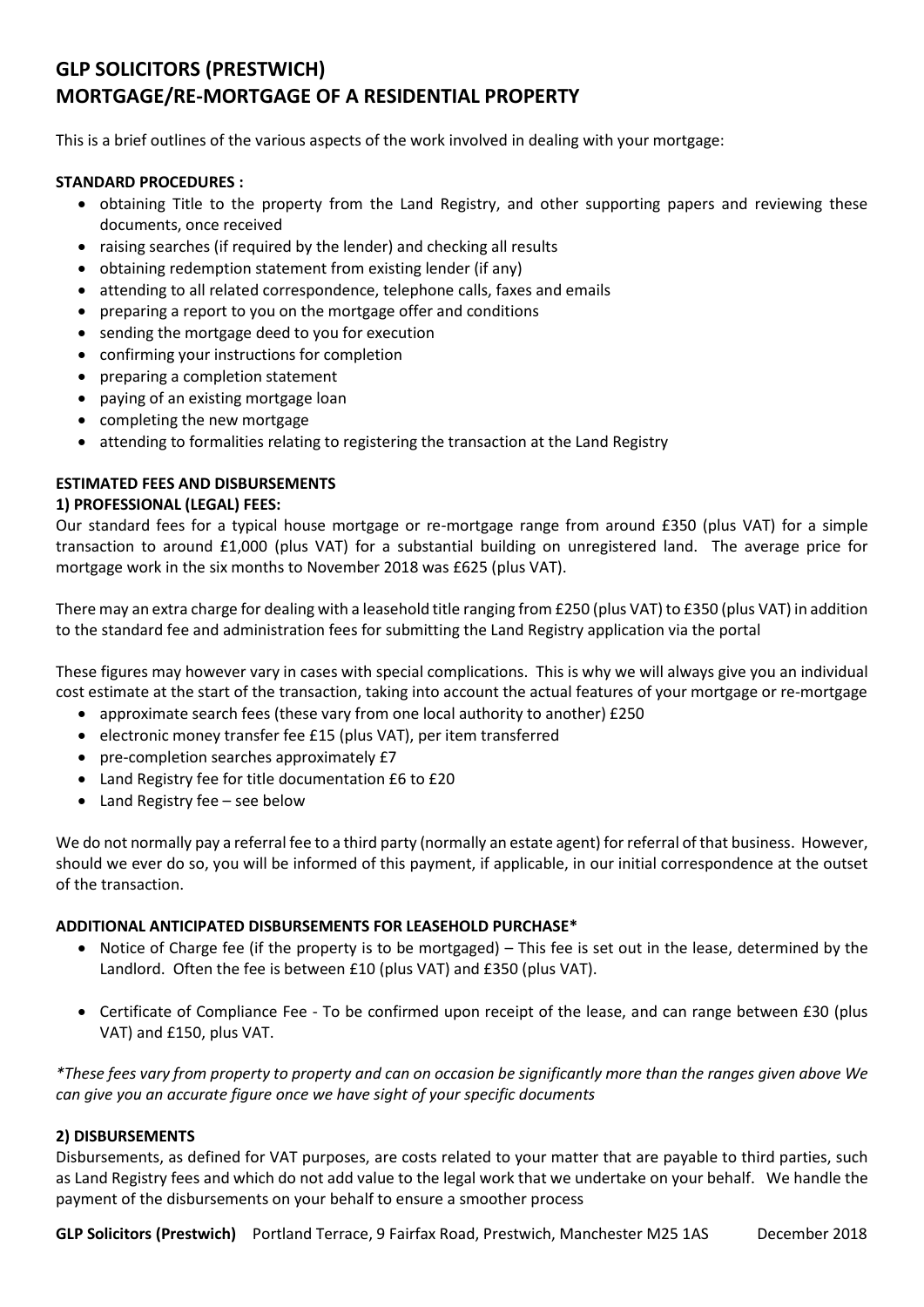#### **LAND REGISTRY REGISTRATION FEE**

We cannot estimate this figure. However, you can calculate the amount you will need to pay by using Land Registry's website: www.gov.uk/guidance/hm-land-registry-registrations-services-fees#scale-2-fees.

#### **BY WAY OF EXAMPLE:**

For a mortgage of a registered freehold residential property at £250,000 with no complications:-

|                                                    |       |        | Net Cost VAT @ 20% |
|----------------------------------------------------|-------|--------|--------------------|
| Our legal fees                                     |       | 395.00 | 79.00              |
| Add: Solicitor's costs                             |       |        |                    |
| Searches                                           |       |        |                    |
| Pre-completion searches                            | 6.00  |        | 1.20               |
| <b>Bank charges</b>                                | 15.00 |        | 3.00               |
| <b>Total fees</b>                                  |       | 21.00  |                    |
|                                                    |       | 416.00 | 83.20              |
| <b>Add: Disbursements</b>                          |       |        |                    |
| Land Registry charges for official copies of title |       | 6.00   |                    |
| Land Registry Fee                                  |       | 40.00  |                    |
|                                                    |       | 462.00 | 83.20              |
| Add: VAT @20%                                      |       | 83.20  |                    |
| Total (estimated for this example)                 |       | 545.20 |                    |
|                                                    |       |        |                    |

The average bill sent to mortgage related clients during the six months to November 2018 was for fees of £350, (£454, including disbursements and VAT).

#### **OUR ESTIMATES DO NOT INCLUDE ANY ADVICE ABOUT THE FOLLOWING ASPECTS:-**

- taxation issues
- matters relating to survey or the state and condition of the property
- division of mortgage proceeds between joint owners
- the validity or enforceability of any guarantees relating to work done at the property
- affordability, suitability or otherwise of any mortgage or loan you are obtaining
- application of proceeds of mortgage for the purchase of another property which you may be buying with another person

### **We reserve the ability to charge extra if the transaction becomes out of the ordinary and demands additional time to resolve any problems, these could include :-**

- defective title
- lack of planning documentation from you
- dealing with unregistered title
- dealing with more than one registered title
- tenanted buy to let property
- dealing with third party lawyers
- arranging conveyancing indemnity policy
- drafting statutory declaration
- drafting declaration of trust
- advising adult occupier required to sign consent form for lender
- shared ownership lease
- leasehold properties only dealing with deed of variation of Lease

We will always advise you immediately about any complication, and discuss the potential impact on price before any additional charges are incurred.